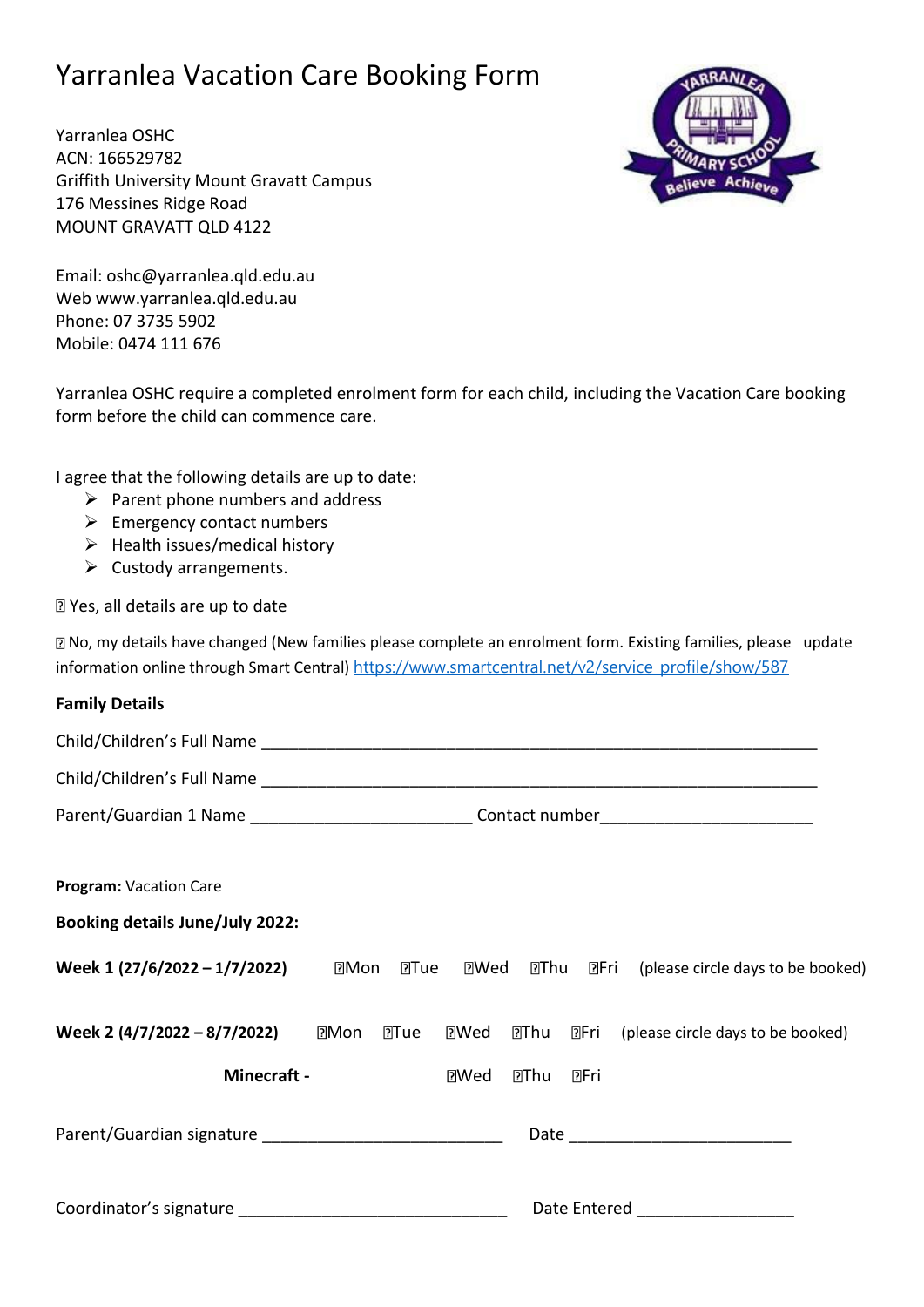## Yarranlea Outside School Hours Care Vacation Care Permission Form Event Cinemas



Dear Families,

On Wednesday 29<sup>th</sup> June 32022, , we will be taking the children to Event Cinemas, located at Garden City, Kessels Road, Upper Mt Gravatt.

We will leave the school at 9:00m and return at approx. 1:00pm.

Transportation will be through Maxi Taxis – to and from event. Approx. time of travel  $10 - 15$  mins each way.

The cost for this excursion is \$25.00 (this may attract CCS Rebate) which will include the cost of the activity, inclusive of Popcorn and drink.

There will be no purchases allowed at the cinemas.

**Anticipated number of children to attend:** 16.

**Anticipated educator to child ration:** 1:8

**Anticipated number of staff to attend:** 2 - Director: Maree Pooler, Educator: As Per Roster

For Yarranlea Vacation Care to take your child on an excursion and away from the school premises your written authorization is required. Please complete this form and return with your booking form to OSHC as soon as possible.

If you have any questions, please do not hesitate to contact us either on mobile: 0474 111 676 or email at [oshc@yarranlea.qld.edu.au](mailto:oshc@yarranlea.qld.edu.au) 

Please note there is a risk management plan that has been prepared and is in place for this excursion and will be available at the service.

Thank you,

Maree Pooler Nominated Supervisor/Coordinator

I **I** give permission for my child/children.

\_\_\_\_\_\_\_\_\_\_\_\_\_\_\_\_\_\_\_\_\_\_\_\_\_\_\_\_\_\_\_\_\_\_\_\_\_\_\_\_\_\_\_\_\_\_\_\_\_\_\_\_\_\_\_\_\_\_\_\_\_\_\_\_\_\_\_\_\_\_\_\_\_\_\_\_\_\_\_ to travel and participate in the activities described, according to the above information provided.

**On: Wednesday 29th June, 2022 Depart School Premises at 9:00am**

Parent Signature